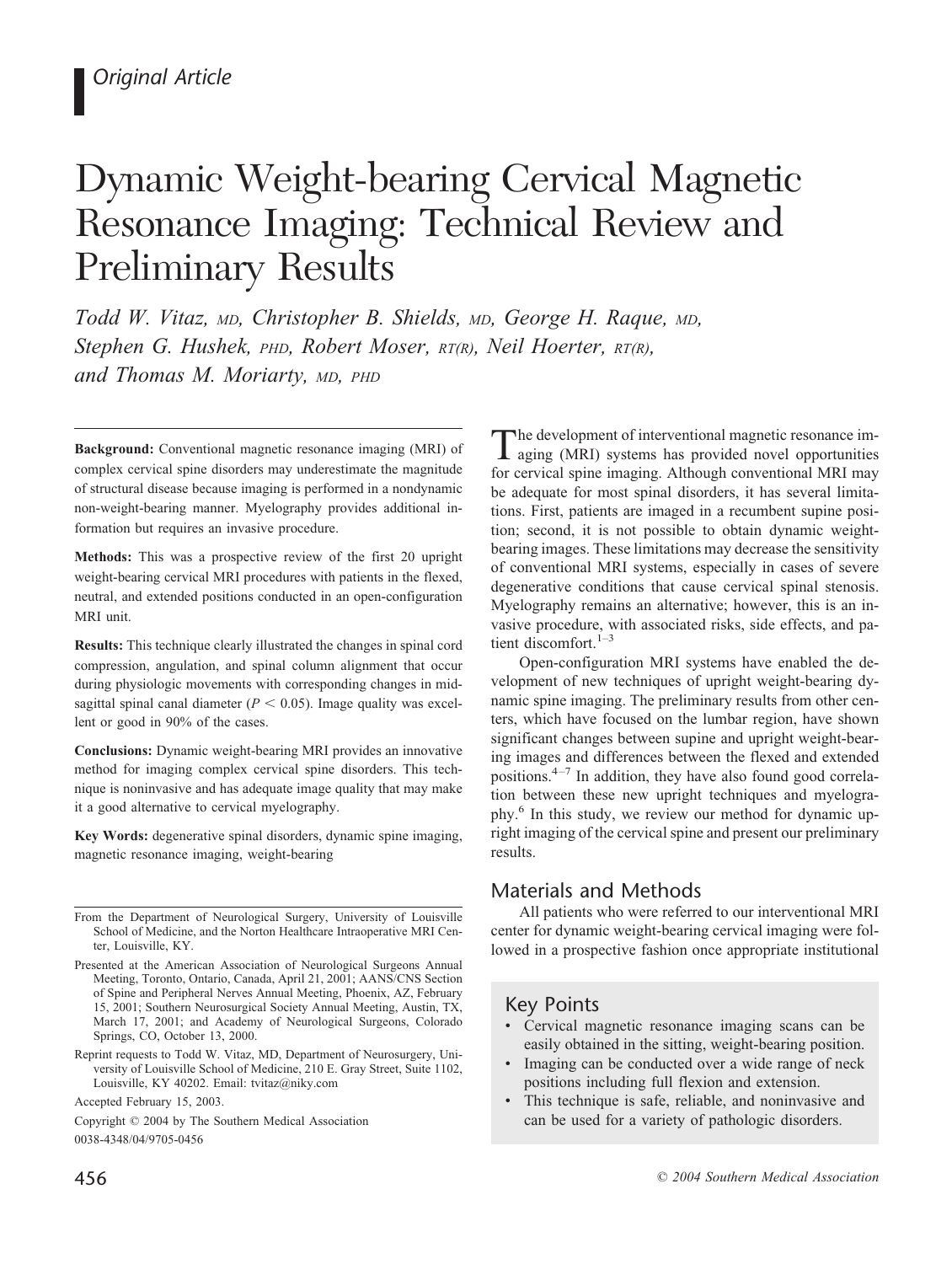review board approval was obtained. Demographic information about the patient's age, sex, and previous surgeries were recorded. Patients were referred to the MRI center by either their neurosurgeon or their orthopedic spine surgeon, and all patients had neck pain and symptoms consistent with either a radiculopathy or myelopathy. In approximately half of the cases, the dynamic study was the first imaging study performed, whereas the remainder of the patients were referred because it was felt that dynamic weight-bearing imaging would add beneficial information about the patient's condition. Appropriate institutional review board approval was granted for this study.

#### **Image Acquisition**

Imaging was performed in our 0.5-T Signa SP/i interventional MRI system (GE Medical Systems, Milwaukee, WI), which has a vertical gap configuration (Fig. 1). The patient was seated on a plastic chair in the gap of the magnet and a flexible radiofrequency transmit/receive coil was then secured around the patient's cervical region. Custom foam padding with a recess for the coil and an opening over the face surrounded the patient's head. This padding and a rigid, variable-position resting bar helped to stabilize the patient's head to prevent excessive movement during imaging and thus prevent motion artifacts.

Patients were seated in the magnet gap with their neck in the neutral position and coronal scout images followed by T2-weighted sagittal images were acquired. Then, the patients were repositioned with their neck maximally flexed (determined by patient) and imaging was repeated. Finally, the patients were repositioned with their neck maximally extended (determined by the patient) and a third set of images was obtained (Fig. 2). Images were acquired using FSE-xl (TR, 4,000; TE, 102; ETL, 8; FOV, 24 cm; 4 mm thick with 0.5-mm gap;  $256 \times 128$  matrix). The number of excitations ranged from two to four, depending on the patient's comfort and lack of motion. Axial images were not routinely obtained because of the length of time required for patients to hold still during this type of examination; however, it is possible to perform these sequences through selected areas of interest.

#### **Image Analysis**

A single investigator (TWV) reviewed all of the imaging examinations. Patients were divided into one of the following groups on the basis of imaging findings: 1) one- or two-level herniated disc or cervical spondylosis (uncovertebral spurs or osteophytes), 2) multilevel herniated disc/spondylotic disease, or 3) craniocervical junction abnormalities. The presence of cervical spine instability defined as greater than 3.5 mm of subluxation or 11 degrees of angulation was also documented.8 In addition, each patient's images were analyzed for qualitative changes in spinal cord compression between the



**Fig. 1** *A***, Photograph of the GE Signa SP Intraoperative MRI system with chair for spine imaging in place. Side views (***B***, flexion;** *C***, extension) showing a patient positioned in the magnet with transmit/receive coil (***D***) in place.**

three positions. Images were evaluated for changes in the anterior disc/osteophyte and posterior ligamentous structures, which was defined as increased disc herniation, ligamentous buckling, or decreases in spinal canal diameter. These changes were considered 1) mild if there was either no contact with the spinal cord or effacement of cerebrospinal fluid (CSF) on one side with preservation of the CSF signal on the opposite side and no deformation or impingement of the spinal cord, 2) moderate if there was contact with the cord and loss of CSF signal on both sides of the cord, or 3) severe if there was obvious compression or deformation of the cord.

The midsagittal image in each of the three positions was chosen for quantitative analysis to determine the level of most severe spinal stenosis. The diameter of the spinal canal was then measured at this level using the distance measurement software on the MRI console, and the Student's *t* test was used for statistical analysis.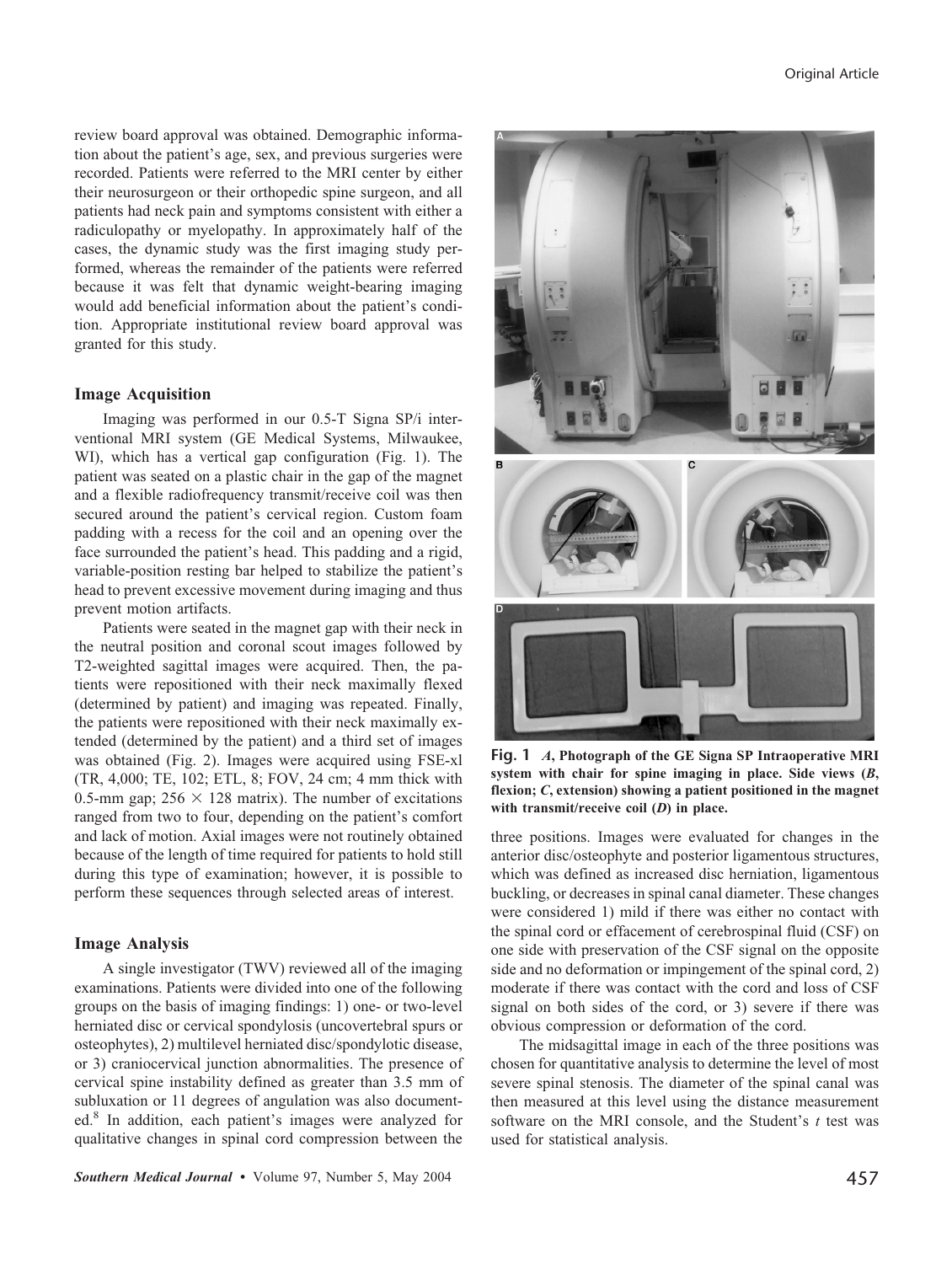

**Fig. 2 Dynamic imaging (***A***, flexion;** *B***, neutral;** *C***, extension) of a patient with multilevel degenerative cervical spinal stenosis showing how the compressive structures change with positional changes.**

## Results

Twenty patients underwent upright weight-bearing dynamic imaging between April and December 2000. There were 9 male patients and 11 female patients; the average age was 53 years (range, 15–78 yr). Abnormalities that were seen are listed in Table 1. Image quality was considered excellent or acceptable in 18 (90%) of the 20 patients. The quality was poor in the other two patients (10%), both of whom had resting tremors and were unable to hold still during imaging.

The qualitative review of the images showed no change between the three imaging positions (flexion, neutral, and extension) in two patients (10%). Two patients (10%) exhibited isolated increases in anterior compression, five patients (25%) had changes in the posterior structures (buckling of ligamentum flavum), and 11 patients (55%) had changes in both the anterior and posterior structures. These changes were judged as mild in four (20%), moderate in seven (35%), and severe in seven (35%).

The average spinal canal diameters in each position as determined by the quantitative analysis are shown in Table 2. The cross-sectional diameter of the spinal canal was greatest in flexion and least in extension, with an average change of  $2.8 \pm 1.4$  mm (Figs. 2–5). The differences in cross-sectional

#### Table 1. Pathologic processes  $(n = 20)$

|                                                  | No. $(\% )$ |
|--------------------------------------------------|-------------|
| One- or two-level disc/spondylotic disease       | 4(20)       |
| Multilevel degenerative disc/spondylotic disease | 14(70)      |
| Craniocervical junction abnormalities            | 2(10)       |
| Previous cervical spine operations               | 5(25)       |
| Cervical spine instability                       | 7(35)       |

spinal canal diameter between the three positions were statistically significant: flexion versus neutral,  $P \le 0.05$ ; neutral versus extension,  $P < 0.01$ ; and flexion versus extension,  $P < 0.0001$ .

## **Discussion**

Upright weight-bearing dynamic imaging has several advantages. Intradiscal pressures are highest in the sitting position and lowest in the recumbent position.  $9-12$  Previous work has also shown significant changes in the cross-sectional area of the spinal canal during flexion and extension.<sup>4,6,13–20</sup> These facts are important when considering the imaging of complex disorders of the cervical spine. Conventional MRI may underestimate the degree of disease because imaging is performed with the patient supine and often with the neck slightly flexed, because this is the most comfortable position. Thus, the patient is most cooperative, which results in the best image quality; however, this is also the position with the greatest cervical spinal canal diameter. Myelography has been used to overcome these limitations; however, this requires an invasive procedure with the associated risks and high patient anxiety levels.<sup>6</sup>

This new technique of upright spine imaging overcomes many of these issues. It is a noninvasive technique that allows

| Table 2. Spinal canal diameters <sup>a</sup> |                |            |
|----------------------------------------------|----------------|------------|
|                                              | Average (mm)   | Range (mm) |
| Flexion                                      | $10.2 \pm 1.5$ | $8 - 13$   |
| Neutral                                      | $9.2 \pm 2.0$  | $7 - 13$   |
| Extension                                    | $7.4 \pm 2.2$  | $5 - 12$   |

*a Measured at the level of most significant stenosis.*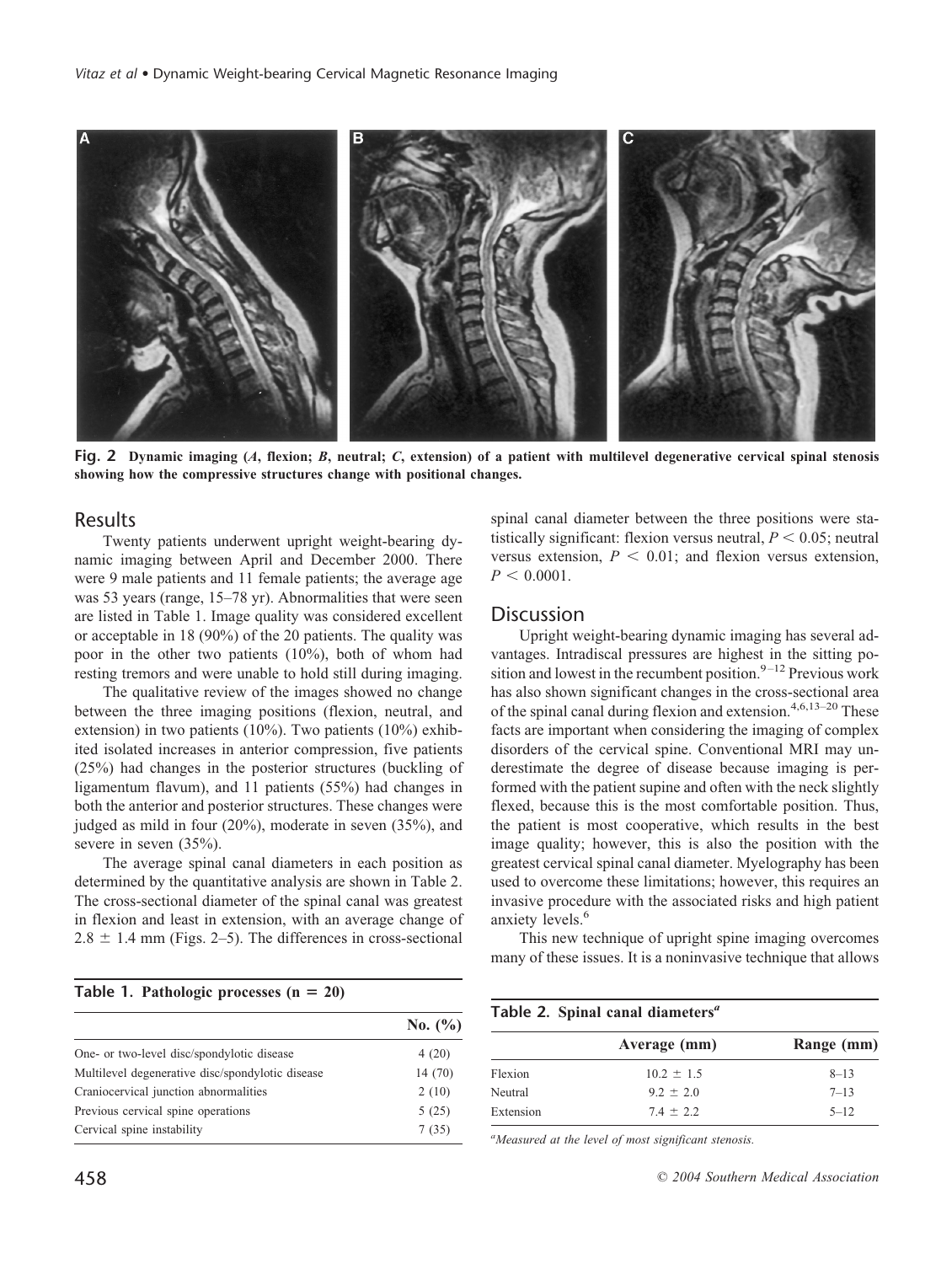

**Fig. 3 Dynamic imaging (***A***, flexion;** *B***, extension) of a patient with multilevel degenerative cervical spinal stenosis showing dynamic changes seen with positional changes (flexion image moderately degraded by motion artifact).**

for dynamic imaging, with excellent soft tissue visualization under conditions that are similar to everyday physiologic stresses.

The primary goal of this study was to determine the feasibility and reproducibility of performing upright-seated MRI in three different positions (90% excellent/good image quality); therefore, supine imaging was not also performed. A secondary analysis comparing prior conventional supine MRI studies with the weight-bearing dynamic studies was not performed because of the small number of patients who had undergone both procedures. Previous work comparing supine versus upright MRI of lumbar spine disorders showed increases in neural compression on weight-bearing imaging.<sup>4-6</sup>

Even though any imaging sequence in any plane (sagittal, coronal, axial) could be used, we chose to perform T2 weighted sagittal sequences because this technique allows excellent soft tissue contrast between the neuronal and surrounding soft tissues. We felt that the T2 sagittal images gave the most reproducible images with the best image quality and soft tissue contrast. The use of this imaging sequence may be

slightly disparaged by the fact that T2-weighted sequences have often been criticized for overestimating the degree of spinal stenosis. However, one must remember that the images in all three positions were performed with the same acquisition technique, therefore limiting the variability between them. In addition, previous authors have found good correlation between findings using similar techniques in the lumbar spine when compared with myelography, which is considered the "gold standard" for determining the degree of radiographic stenosis or neuronal impingement.<sup>6</sup>

We have found image quality to be directly related to patient comfort, cooperation, and stabilization and have continuously been modifying our positioning techniques to help maximize this. In addition, we have also found this technique useful in providing an imaging option for patients with poor cardiac or pulmonary function who cannot lay flat and would therefore be unable to undergo conventional MRI.

Now that we have shown that it is possible to reliably reproduce these images, the next step will be to determine the impact of such imaging in terms of differentiating between normal and pathologic changes seen during dynamic imaging. We feel that this new imaging technique will be most helpful for the evaluation of patients with degenerative myelopathy because this process is felt to be secondary to a combination of both static and dynamic compression (Figs. 3 and 4).<sup>13,14,16,17</sup> When only static supine MRI scanning is performed on these patients, the true abnormality may be overlooked and inappropriate surgical plans instituted because of a lack of illustration of the changes that occur with movement.13,14,16,17 Upright dynamic weight-bearing MRI now offers an alternative to myelography as an imaging choice for obtaining this essential information (Fig. 4). Further studies are currently being designed to compare pre- and postoperative dynamic cervical MRI findings with patient outcome after either anterior or posterior decompression for cervical myelopathy.

Another group of patients in whom this technique has



**Fig. 4 Dynamic imaging (***A***, flexion;** *B***, neutral;** *C***, extension) of a patient with persistent myelopathy after anterior decompression and fusion performed at another institution.**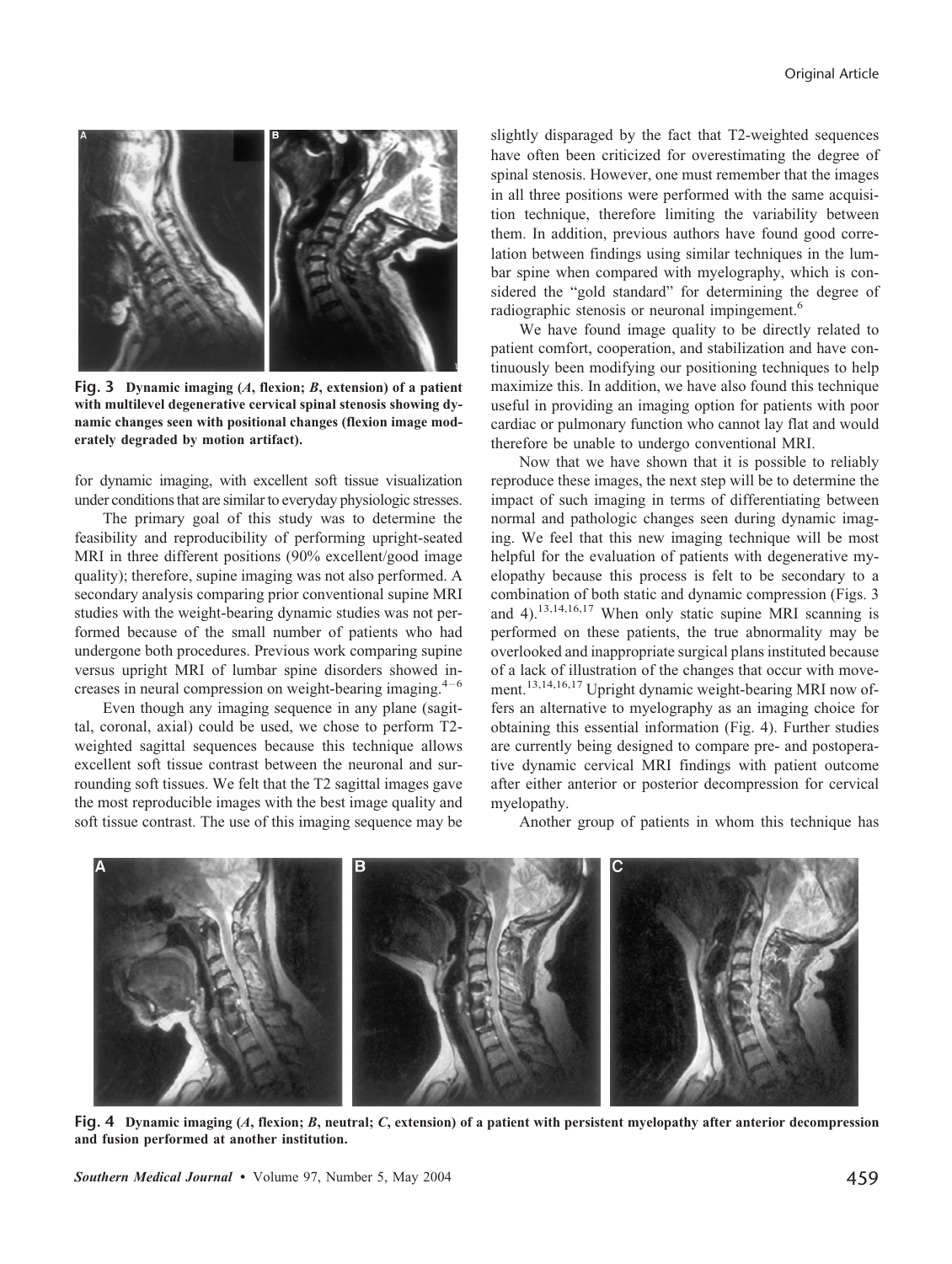

**Fig. 5 Dynamic imaging (plain radiographs:** *A***, flexion;** *B***, extension; dynamic weight-bearing MRI:** *C***, flexion;** *D***, neutral;** *E***, extension) of a patient with C1–C2 degenerative instability. Note the changes in anterior compression and spinal cord angulation that are seen during normal physiologic movement.**

revealed invaluable information consists of those with craniocervical junction abnormalities. Comparison with supine imaging has shown worsening of compression when the patient assumes the upright position as well as illustrating the changes in compression and angulation of the spinal cord and cervicomedullary junction during flexion and extension (Fig. 5).

The most important question is what patient population is appropriate for use of this new imaging technique. At our institution, it is used as an initial study on any patients who have symptoms suggestive of myelopathy, or with plain cervical spine radiographs that are suggestive of degenerative cervical spine subluxation, or any other dynamic nontraumatic process that may be the cause of the patient's symp-

toms. Furthermore, this technique may add greater information for patients with well-defined neurologic symptoms who have undergone conventional supine imaging that has failed to adequately illustrate the suspected cause. However, we have been cautious in performing dynamic weight-bearing studies on patients who have undergone recent conventional MRI, because insurance companies may be reluctant to reimburse for a second MRI evaluation. We do not suggest that this technique should be used to replace conventional supine MRI, but it may prove useful as an adjunctive study for complex spinal disorders.

Further studies need to be performed with this new imaging technique to correlate clinical symptoms with the im-